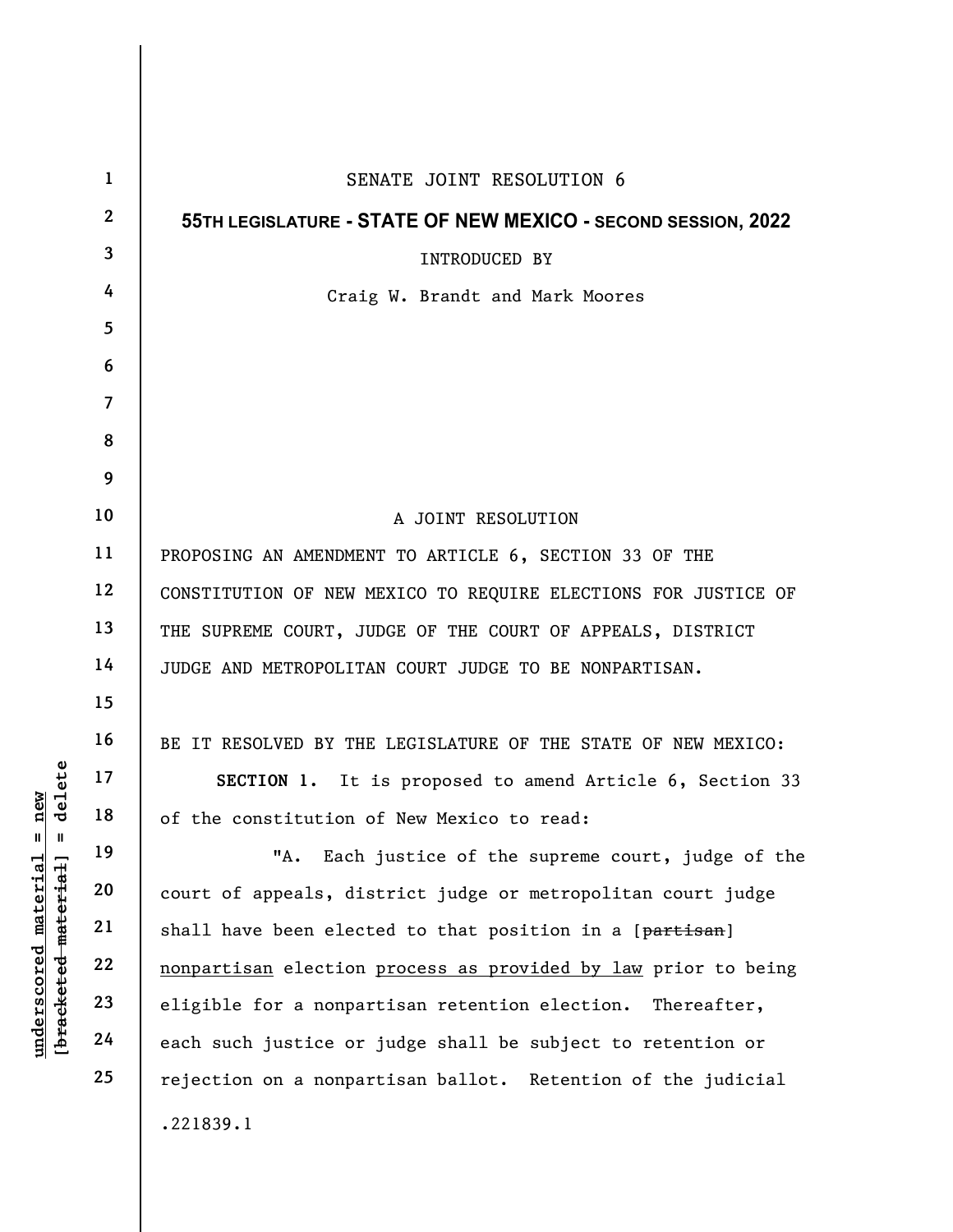office shall require at least fifty-seven percent of the vote cast on the question of retention or rejection.

B. Each justice of the supreme court or judge of the court of appeals shall be subject to retention or rejection in like manner at the general election every eighth year.

C. Each district judge shall be subject to retention or rejection in like manner at the general election every sixth year.

9 10 11 D. Each metropolitan court judge shall be subject to retention or rejection in like manner at the general election every fourth year.

understand material species of the series of the series of the series of the series of the series of the electron by the electron of the electron of the series of the series of the series of the series of the series of the E. Every justice of the supreme court, judge of the court of appeals, district judge or metropolitan court judge who was elected to office in a partisan election and is holding office on January 1 next following the date of the election at which this amendment is adopted shall be deemed to have fulfilled the requirements of Subsection A of this section, and the justice or judge shall be eligible for retention or rejection by the electorate at the general election next preceding the end of the term of which the justice or judge was last elected prior to the adoption of this amendment."

SECTION 2. The amendment proposed by this resolution shall be submitted to the people for their approval or rejection at the next general election or at any special election prior to that date that may be called for that .221839.1  $- 2 -$ 

1

2

3

4

5

6

7

8

12

13

14

15

16

17

18

19

20

21

22

23

24

25